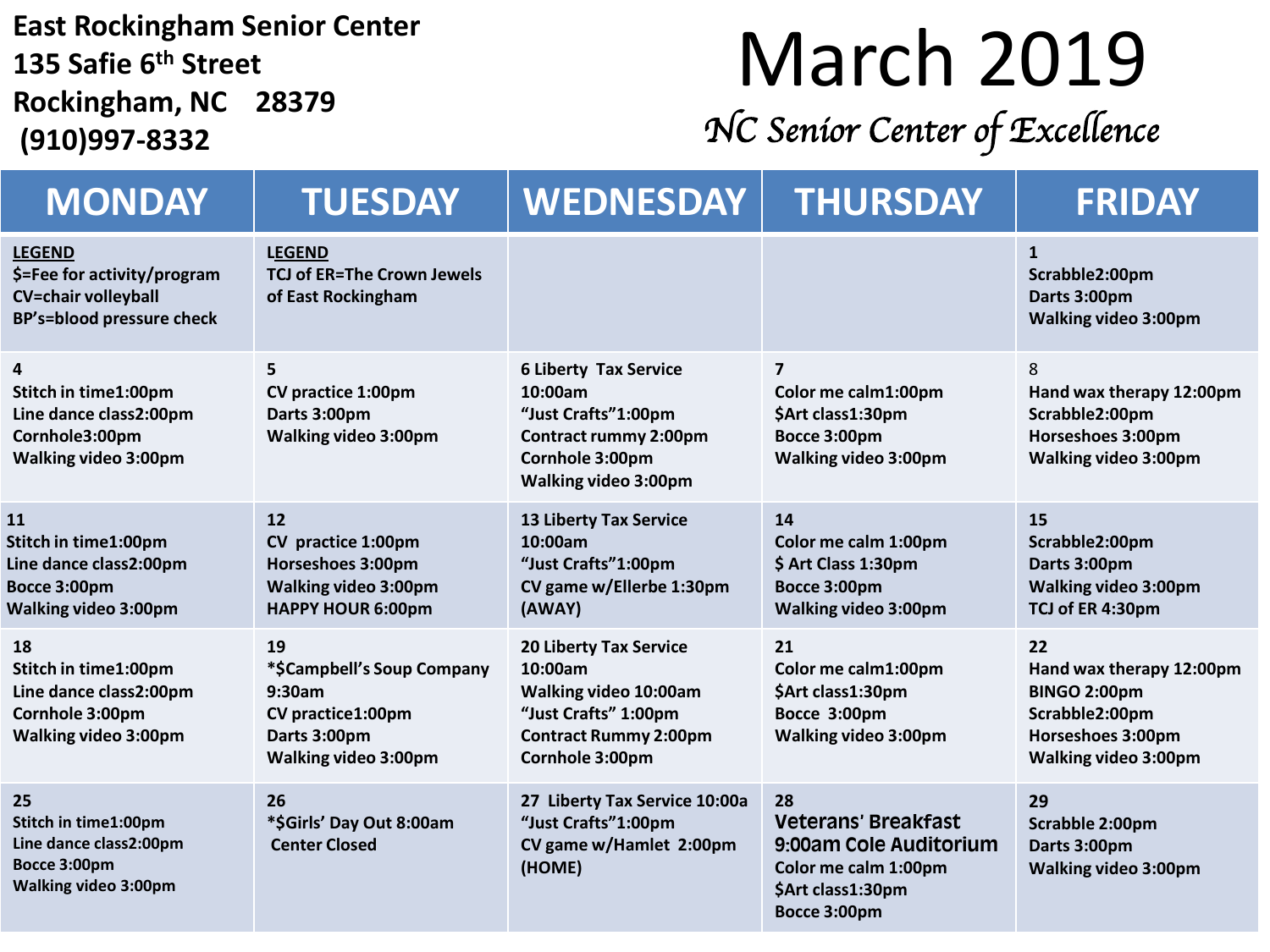Ellerbe Senior Center<br>306 Millstone Road, Ellerbe, NC 28338 910-652-6006

## March 2019

| <b>Monday</b>                                   | <b>Tuesday</b>                                                                              | Wednesday                                                                                        | <b>Thursday</b>                                                        | <b>Friday</b>                           |
|-------------------------------------------------|---------------------------------------------------------------------------------------------|--------------------------------------------------------------------------------------------------|------------------------------------------------------------------------|-----------------------------------------|
|                                                 |                                                                                             |                                                                                                  |                                                                        | $\mathbf{1}$<br>Scrabble 12:15pm        |
| 4<br>Bingo 12:15pm with<br>Richmond Co. Hospice | 5<br>Card Club 12:30pm                                                                      | 6<br><b>Volleyball Practice</b><br>10:00am<br><b>Game at Pruitt Health</b><br>2:00 <sub>pm</sub> | $\overline{\mathbf{z}}$<br>Bingo 12:15pm with<br><b>Richmond Pines</b> | 8<br>Aggravation 12:15pm                |
| 11<br>Bingo 12:15pm with<br><b>Humana</b>       | 12<br>Card Club 12:30pm<br>*\$Pamper day<br>Leaving Ellerbe @ 8:30am<br>Line Dancing @ 9:00 | 13<br><b>Volleyball Practice</b><br>10:00am<br>Game at 2:00pm v/s<br><b>E Rock Home</b>          | 14<br><b>Bingo 12:15pm</b>                                             | 15<br>Contract Rummy 12:15pm            |
| 18<br><b>Bingo 12:15</b>                        | 19<br>*\$Campbell Soup Trip<br>Leaving Ellerbe at 9:00am                                    | 20<br><b>Volleyball Practice</b><br>10:00am<br>Game @2:00 v/s Hamlet<br>Away                     | 21<br>Bingo12:15pm with<br><b>Community Hospice</b>                    | 22<br>Triominos 12:15pm                 |
| 25<br><b>Bingo 12:15pm</b>                      | 26<br><b>CENTER CLOSED</b>                                                                  | 27<br><b>Volleyball Practice</b><br>10:00am                                                      | 28<br>Bingo 12:15pm with<br><b>Autumn Care</b>                         | Legend: \$= Fee for<br>program/activity |